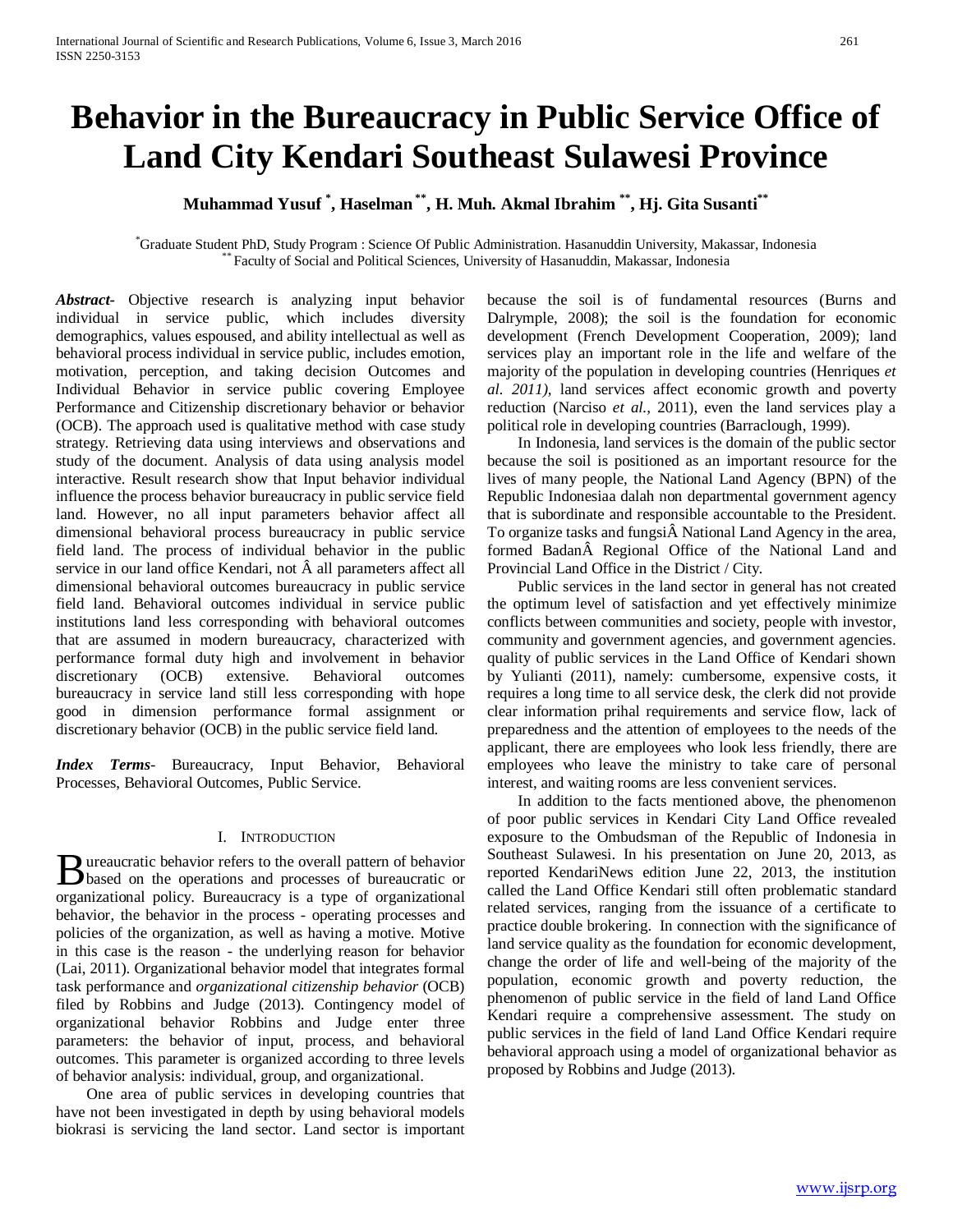## II. RESEARCH METHODS

 This study used a qualitative approach to investigate the behavior of the bureaucracy. The author draws attention to the behavior in the context of natural because the context of the natural is the primary medium for the qualitative research (Stake, 2010). The design used in This research is a case study. The case study is a qualitative research strategies appropriate to explore in depth an event, activity, or process (Creswell, 2003).

 This research institution located on land services district / city level, namely the Land Office Kendari. Data required in this study were collected using techniques that are typical qualitative. The three main techniques of data collection in the qualitative study by Patton (2002) is interview, observation and documentation. In using interview techniques, informants are the main participants in the research study is determined purposively. Informan of bureaucrats that is : Head of the Land Office; Survey Section Chief, Measurement and Mapping; and the head of Land Rights and Land Registration. Furthermore, to obtain impartial information, the authors also took three informants citizens who ask for services in the institution.

 Analysis of the data in this study using interactive data analysis model of Miles and Huberman (1994). An interactive model of Miles and Huberman consists of three grooves activity: data reduction, data presentation, and conclusion / verification.

#### III. RESULTS AND DISCUSSION

 The purpose of this study is to analyze the outcomes of bureaucratic behavior in the public service area of land, the input variables influence the behavior of the process of bureaucratic behavior, and the influence of process variables behavior towards outcomes bureaucratic behavior in the public service. Construction purpose of this study is directed by the organizational behavior model of Robbins and Judge (2006). Model the behavior Robbins and Judge specify the relationships between behavioral input, process behavior and behavioral outcomes. By adapting the model, the behavior of input variables include demographic diversity, the values espoused, and intellectual abilities; the behavior of process variables include emotion, motivation, and decision-making; while the variable outcomes of bureaucratic behavior include task performance and *organizational citizenship behavior* (OCB).

 structure discussion of the results of this study refers to the formulation of the problem, namely the beginning of outcomes bureaucracy, then the effect of the input variables behavior towards the bureaucracy, the effects of variables process of behavior towards outcomes bureaucracy, and the latter is a general finding about the behavior of the bureaucracy in public services in the area of land at the level of individual analysis.

## **1. Individual Behaviour Outcomes in Public Service**

 This study analyzed the outcomes of two types of bureaucracy in the public service land sector, namely: (1) the performance of duty, and (2) *organizational citizenship behavior* (OCB). Analysis of the performance of duties in this study focused on two performance parameters proposed in the model *higher-order performance measures* Ammons (2013), namely: the number of work units completed, and the effectiveness of services. Employee performs well if it shows an increase in the number of work units completed, and provide services that satisfy clients. The number of units of work that can be completed, as well as client satisfaction with the services provided, both related to the formal job descriptions and employee performance plans made in writing in a variety of planning and budget documents.

 Outcomes employee behavior Kendari Land Office in land services, both from the aspects of task performance and effectiveness of services not reflect the expected conditions. Most of the indicators of behavioral outcomes is still in the bad category and blend (specific terms but in terms of other bad either). In fact, theoretically, implement and complete tasks effective public services is very important because the public service plays a central role in happiness, sustainability and growth of the communities, regions and nations (Omisore, 2013). In addition, public services are effective the essence of a democratic system so theoretically there is nothing more important than the government do everything possible to provide the most effective public services (Vigoda, 2000).

 The research findings prihal outcomes employee behavior in the Land Office Kendari is that the number of units of land services were resolved yet reached the intensity expected, the number of parcels of land that was authorized / certified slightly increased but has not reached the target, the number of decisions determination wastelands stipulated decreased and still far from the number of applications received, the number of region / area of land that is done setting and arrangement of the land has not reached the national target of 40%, the number of poor people who gain access to the strengthening of land rights only slightly increased, the number of land cases that can be resolved very slightly compared to the case. Community satisfaction with the quality of service is varied, but the satisfaction of the community itself is not entirely dependent on the suitability of service standards.

 Society can still feel satisfied when the settlement service standards promised time even if they are not able to verify whether the fees paid already compliant or exceeding the standards. Fast service and clear information tends to be enjoyed only by applicants who pay more expensive, but still in the frame of the fulfillment of the administrative requirements and free from dispute. Although the applicant to pay more expensive, if not complete the administrative requirements and the status of the land is disputed, the completion of the service remains slow and ultimately lead to accumulation of costs more expensive. Such conditions encourage people to use the services of other parties (brokers) in the land services.

 The second dimension of the outcomes bureaucracy in this research model is *organizational citizenship behavior* (OCB). In contrast to the performance of the task of formal, *organizational citizenship behavior* (OCB) over the outcomes of behavior discretionary, depending on the willingness of individual employees, and is not associated with reward or punishment. *organizational citizenship behavior* (OCB) includes: altruism, *courtesy, sportsmanship, conscientiousness* and *civic virtue.*

 Among the five dimensions of *organizational citizenship behavior* (OCB) only *sportsmanship* that are in good condition at the location of the study. The other four dimensions namely altruism, *courtesy, conscientiousness* and *civic virtue* all mingled,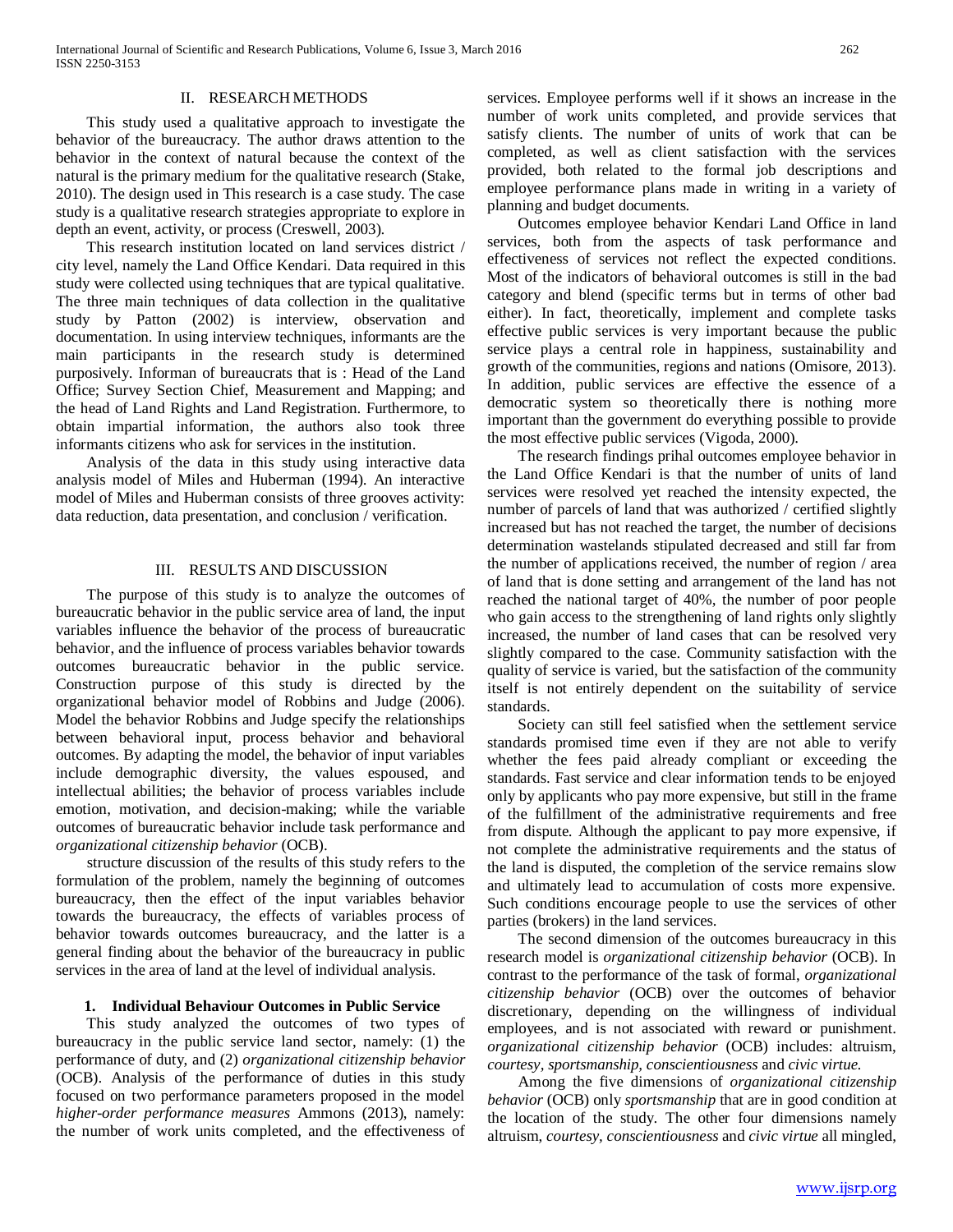some employees do it but others are not. In addition, some employees do so prominently to fellow employees but less obtrusive to the clients served. Limited staff who engage in OCB behaviors to clients despite notice that the client is in a state of confusion, limitations, or difficulty to access the services.

# **2. Process variables Individual Behavior in Public Service Land Affairs**

 Process variables bureaucracy at the individual level in our model include: emotion, motivation, and decision making. P e rihal emotion employee, the findings of this study indicate that employees in general have variations of emotions but are on the intensity of reasonable and disclosed in a way how controlled so categorized generally good. This condition describes the intensity of emotion that is reasonable as described by Robbins and Judge (2013). In general, an employee at the Land Office Kendari have emotional intelligence, the ability to detect and manage the emotional cues and information, as a result of the experience of everyday life.

 The findings of this study indicate that the positive effects of the existence of emotions in a controlled intensity that is owned by an employee at the Land Office Kendari only in *organizational citizenship behavior* (OCB), are not on the formal task performance. The study results prihal formal job performance in general at the level of bad. While behavioral outcomes on the dimensions of *organizational citizenship behavior* (OCB) ranged from good to mingle, no dimensions are relatively poor OCB. Dimensions OCB were classified as good is the *sportsmanship,* while in a state of mingling is altruism, *courtesy, conscientiousness* and *civic virtue.* The involvement of employees in the various dimensions of OCB is possible because of the emotional atmosphere controlled where employees can remind each other, enjoin kindness and foster harmonious social relations in the workplace.

 Regarding the behavior of tangible motivation, this study focuses on five needs identified in the model of Abraham Maslow but grouped into two dimensions, namely: the need for low level, and needs a high level. The results showed that the needs of low level to motivate all employees but with force differ according to the level position. Furthermore, the need for higher levels just to motivate employees who have middle and upperlevel positions in the organizational hierarchy. Needs a low level is represented by revenue, both official income and additional income, while the need for a high level is represented by the appreciation in the workplace.

 The findings of this study indicate the type of motivation that consistency between expected and obtained on the one hand, and the level of task performance and OCB on the other. Servants at all levels do not yet have a strong enough motivation so as not performing tasks and engaging in OCB better. Furthermore, due to lack of motivation factors are available, then the employees design their own patterns of action to obtain the motivating factors referred to charge to the client. This affects the vagueness of the information service, overpriced service charge and inaction completion of service received by the client, as well as the lack of sincerity to assist clients beyond the ways that have been described in formal procedures of public services. The third variable is the bureaucracy of the process of decision making. The findings of this study demonstrated all that the processes adopted general employees mingling. Sequence rational decisions are applied but have not been consistent. In effect, the decision process value is maximized by the employee is not a broad public interest but the interest of the formal procedure, the suitability of the Strategic Plan, the policy directives from above, and the financial benefit for the individual employee as additional income. Although the decisions of employees with respect to the service area of land take into account the interests of local people, but it is more minor in comparison with the interests of the bureaucracy and the individual employees themselves.

# **3. Input variables Individual Behavior in Public Services Division of Land**

 The input variables of bureaucratic behavior at the individual level in our model include: demographic diversity, shared values, and intellectual abilities of employees. The following analysis focuses on how the effect of demographic diversity, shared values, and the intellectual capacity to process bureaucratic behavior in the public service.

 Input behavior with regard to the demographic diversity, this study focuses on differences in gender, ethnicity, age, and physical perfection (physical). The empirical results show that employees of the Land Office of Kendari relatively diverse in terms of ethnicity and age, but relatively homogeneous in gender and physical perfection (physical). Diverse in ethnicity meant that the employees come from a number of different ethnic, there is derived from the main ethnic Southeast Sulawesi, namely Tolaki, Muna, Buton, and Mekongga, there are also ethnic outside Southeast Sulawesi such as Toraja, Makassar, Bugis, Bali, Sunda, Java, and others. Ethnic diversity is reflected also in the structure functionary structural position, structural officers from diverse ethnic functionary although the terms of office do not consider ethnicity. Diverse in age meant that the employees come from different age groups, ranging from age 24 years to 57 years. Among the age range, the more dominant is aged 31 to 33 years, and 55 years old. Employee diversity in terms of gender is relatively low, the number of employees who are predominantly male. But, in Pemangkuan positions, the proportion of female employees who occupy positions higher than the proportion of women on all existing employees. From the aspect of physical perfection (physical), an employee is homogeneous, meant that no salient variations with respect to it.

 Demographic diversity found in this study sites mostly do not have a prominent effect on the processes of behavior, good emotion, motivation and decision-making. The diversity of gender and ethnicity are not visible effect on emotion, motivation and decision-making. Parameter visible demographic diversity has an influence on the behavior of the process, based on the results of this study is only the age of employees, the effect on motivation. Influence is evident from the difference in the dominant motivation among employees who are young with old age older. However, according to the author of the analysis, the difference is simply due to the fact that most employees are young age is a new employee who has a small real income thus more motivated by the welfare / prosperity. Instead, most of the older aged employees who are already achieving higher ranks and has structural positions so as to have a greater real income. This condition is also related to the fact that the placement and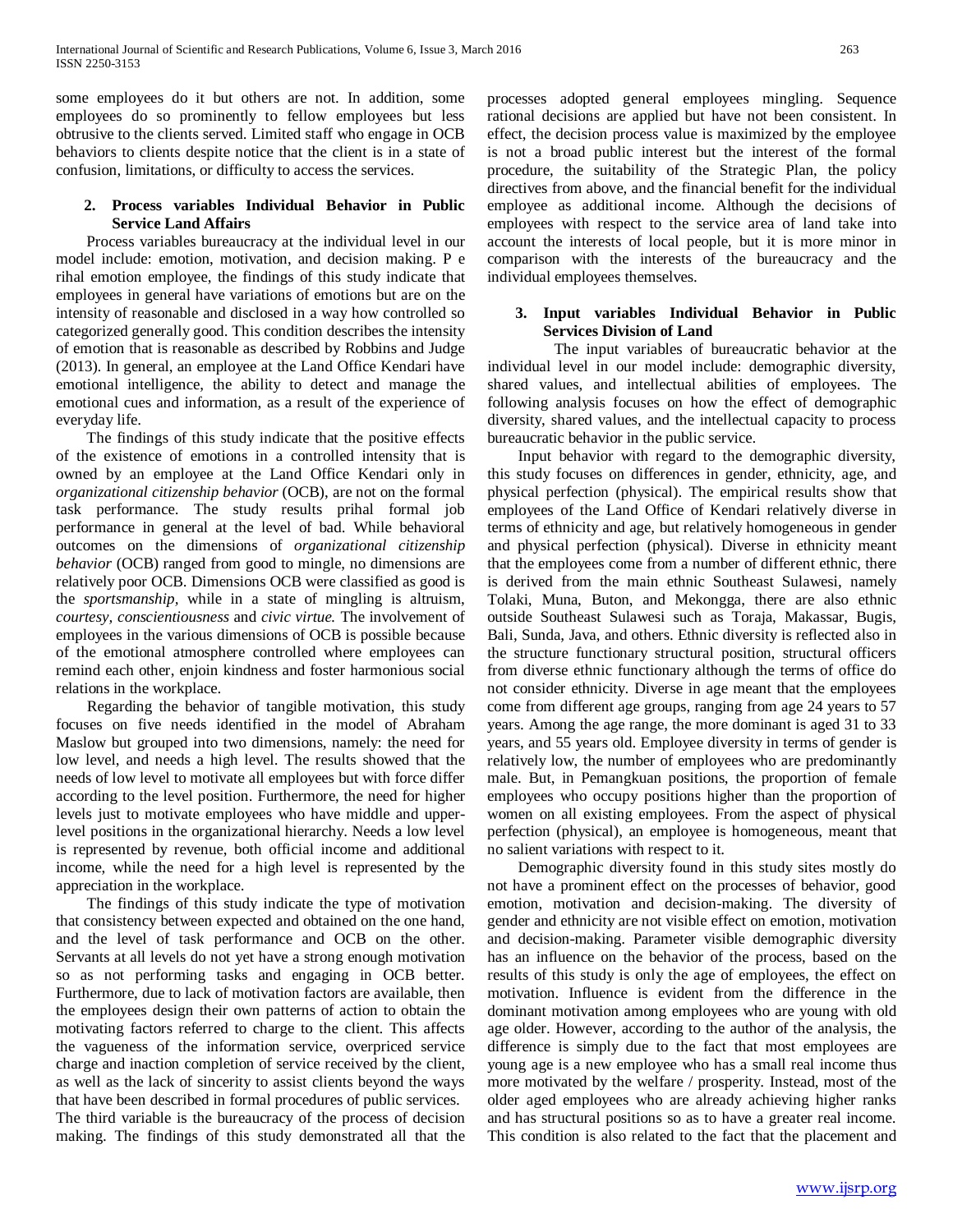promotion in the office based on the principle of seniority in addition to the other objective requirements.

 Regarding shared values of employees, this study model to enter the final value *(terminal values)* and instrumental value *(instrumental values).* The results of this study indicate that the final values *(terminal values)* that strongly adhered to by employees of the Land Office of Kendari is the welfare of economic (prosperity), equality of treatment, social recognition in the workplace, and respect themselves. Instrumental values *(instrumental values)* that strongly adhered to by employees is a responsibility, honesty, independence (impartiality in private), capability, ambition and courage. However, the intensity or the hierarchy of those values differ between employees subordinates and superiors. Employees of subordinate priority to economic prosperity (prosperity), equality of treatment, and respect themselves. Ingredients (instrument) is a responsibility, honesty, and independence. Prioritizing social superiors employee recognition in the workplace, economic prosperity (prosperity), and self respect. The ingredients are the capability, ambition and courage.

 Regarding intellectual abilities of employees, the results of this study indicate that the employee is dominated by the high school education, only 36% were educated (college / university). Furthermore, these results also indicate that an employee who has a background in academic education at the undergraduate level diploma and not all have the intellectual capacity that is proportional to the level of formal education. Most employees do not have the reasoning skills and problem solving, as predicted from the level of education. These conditions provide an overview of the behavior of low-quality inputs, in terms of formal education. In fact, theoretically education is the key to the development of science and technology as well as the vitality of the culture (Chimombo, 2005). The dominance of employees with little education and are educated but not skilled would be constraints with regard to the application of scientific methods and tenologi new as well as the introduction of value work culture which is considered vital for the excellent performance of employees. Further, with the above conditions, the performance of the organization or performance of the bureaucracy in general in the public service area of land will also experience constraints.

## IV. CONCLUSION

 Based on the analysis of the research results in the previous chapter, it can be summed up as follows:

- 1. Input individual behavior affects the behavior of the bureaucracy in the public service area of land. However, not all input parameters affect the behavior of all the dimensions of the bureaucracy in the public service area of land. The diversity of demographic influences the type of employee motivation through the mediation of positions and income levels; the power of commitment to the values of final and instrumental values affect the type of employee motivation and decision-making; and the intellectual abilities of employees affects the type of alternatives to be considered in making the decision.
- 2. Individuals in behavioral processes of public services in our land office Kendari, all parameters not affect all dimensions of behavioral outcomes bureaucracy in the

public service area of land. The ability to control the emotions do not affect the performance of a formal task but affect employee involvement in discretionary behavior (OCB); tipe motivation affect the level of bureaucratic behavior outcomes in both the dimensions of task performance as well as discretionary behavior (OCB); whereas the employee involvement in decisionmaking affecting the achievement of rational formal task performance and involvement in discretionary behavior (OCB).

3. Outcomes of individual behavior in the public service in the institutional land not in accordance with the outcomes of behavior assumed in modern bureaucracy, which is characterized by high performance formal duties and involvement in discretionary behavior (OCB) extensive. Outcomes bureaucracy in land services is still less in line with expectations in both the dimensions of task performance formal and discretionary behavior (OCB).

#### **REFERENCES**

- [1] Ammons, David N., 2013. Signs of Progress Performance Measurement Among Prominent City Governments. Public Performance and Management Review, Vol. 36, No. 4, pp. 507â € "528.
- [2] Barraclough, Solon L., 1999. Land Reform In Developing Countries: The Role Of The State And Other Actors. Discussion Paper No. 101, June 1999.
- [3] Burns, T., and Kate Dalrymple, 2008. Conceptual Framework for Governance in Land Administration. Paper prepared for and presented at the FIG Working Week in Stockholm, Sweden 14-19 June 2008.
- [4] Chimombo, Joseph PG, 2005. â € œIssues in Basic Education in Developing Countries: An Exploration of Policy Options for Improved deliveryà €. Journal of International Cooperation in Education, Vol.8, No.1, (2005) pp.129-152 ,
- [5] Creswell, JW 2003. Research Design Qualitative, Quantitative and Mixed
- [6] French Development Cooperation, 2009. Land Governance and Security of Tenure in Developing Countries. White Paper Land tenure and development technical committee. Available at http://www.foncier-developpement.org
- [7] Henriques, Pedro DS, Vanda Narciso, and Manuel Branco, 2011. The Role Of Traditional Land Use Systems In The Well-Being Of Rural Timor-Leste. CEFAGE-UE Working Paper, 2011/08.
- [8] Lai, Emily R., 2011. Motivation: A Literature Review. Pearsonâ € ™ s Research Reports. (On line). Http://www.pearsonassessments.com/research padaa available online.
- [9] Methods Approaches Second Edition. New Delhi: Sage Publications.
- [10] Miles,  $\hat{A}$   $\hat{A}$  MBA & Huberman,  $\hat{A}$  AMA (1994) .A Qualitative  $\hat{A}$  data $\hat{A}$ analysis: Â Ana expanded sourcebook.New York: SAGE Publications.
- [11] Patton, MQ 2002. Qualitative Research and Evaluation Methods. Thousand Oaks, California: Sage.
- [12] Robbins, Stephen P., and Timothy A. Judge, 2013. Organizational Behavior, 15 th ed. New York: Pearson Education, Inc., publishing as Prentice Hall.
- [13] Vigoda-Gadot, E., and Beeri, I., 2011. Change-Oriented Organizational Citizenship Behavior in Public Administration: The Power of Leadership and the Cost of Organizational Politics. Journal of Public Administration Research and Theory, September 2.
- [14] Yulianti, 2011. Performance of the National Land Agency of Kendari in the Public Service. Thesis Master of Public Administration (Unpublished).